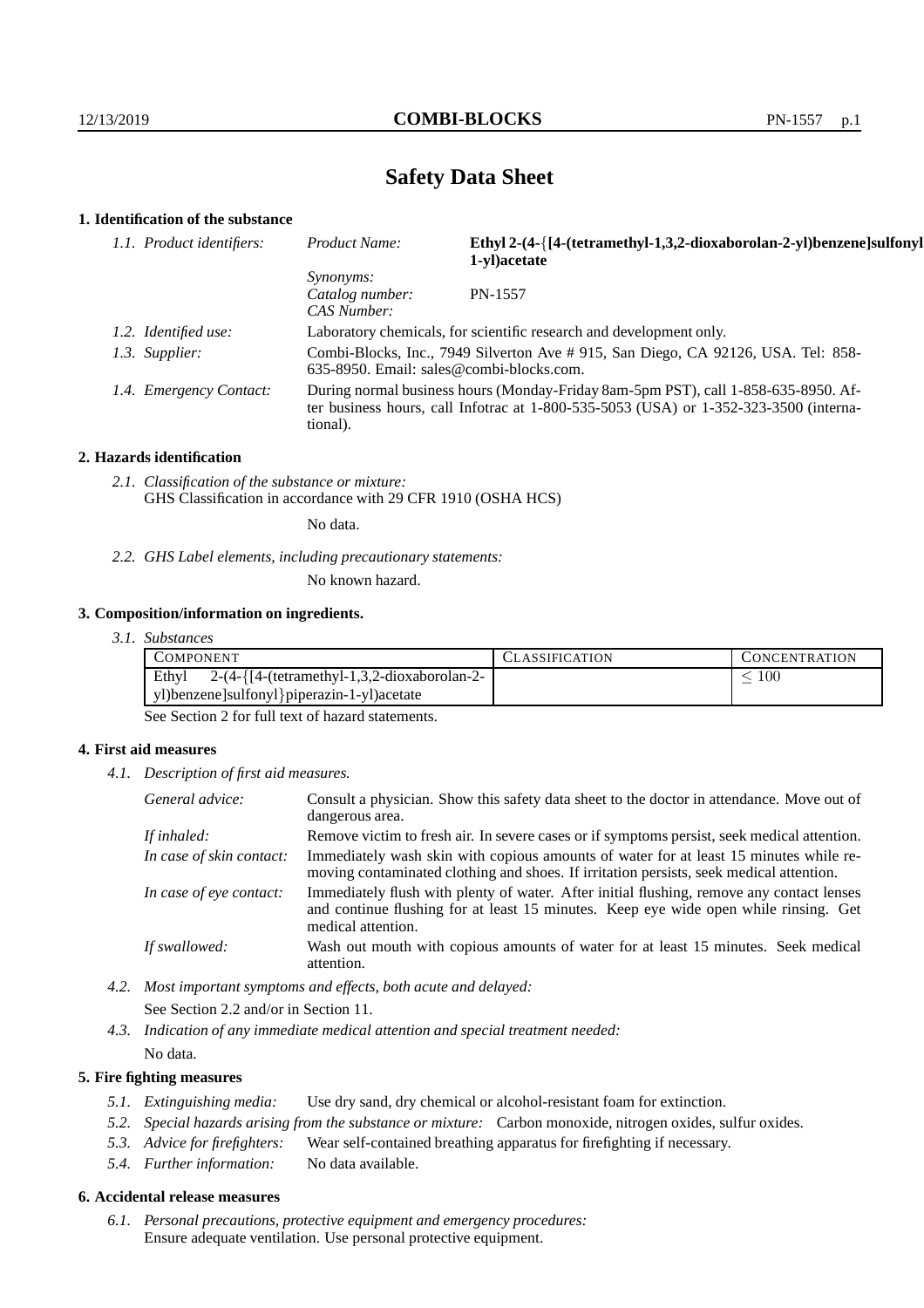|  | 6.2. Environmental precautions:                                                                                                                                                                                                                                    |                                                                                                                                                                                    |  |  |
|--|--------------------------------------------------------------------------------------------------------------------------------------------------------------------------------------------------------------------------------------------------------------------|------------------------------------------------------------------------------------------------------------------------------------------------------------------------------------|--|--|
|  | Should not be released into the environment. See Section 12 for additional ecological information.                                                                                                                                                                 |                                                                                                                                                                                    |  |  |
|  | 6.3. Methods and materials for containment and cleaning up:                                                                                                                                                                                                        |                                                                                                                                                                                    |  |  |
|  | Sweep up or vacuum up spillage and collect in suitable container for disposal.                                                                                                                                                                                     |                                                                                                                                                                                    |  |  |
|  | 6.4. Reference to other sections:                                                                                                                                                                                                                                  |                                                                                                                                                                                    |  |  |
|  |                                                                                                                                                                                                                                                                    | Refer to protective measures listed in Sections 8 and 13.                                                                                                                          |  |  |
|  | 7. Handling and storage                                                                                                                                                                                                                                            |                                                                                                                                                                                    |  |  |
|  | 7.1. Precautions for safe handling: Avoid contact with skin and eyes. Avoid inhalation of vapour or mist. Keep away<br>from sources of ignition - No smoking. Take measures to prevent the build up of electro-<br>static charge. For precautions see section 2.2. |                                                                                                                                                                                    |  |  |
|  | 7.2. Conditions for safe storage, including any incompatibilities: Store refrigerated. Keep container tightly closed in<br>a dry and well-ventilated place. Containers which are opened must be carefully resealed<br>and kept upright to prevent leakage.         |                                                                                                                                                                                    |  |  |
|  | Laboratory chemicals, for scientific research and development only.<br>7.3. Specific end use(s):                                                                                                                                                                   |                                                                                                                                                                                    |  |  |
|  | 8. Exposure Controls / Personal protection                                                                                                                                                                                                                         |                                                                                                                                                                                    |  |  |
|  | 8.1. Control parameters:                                                                                                                                                                                                                                           |                                                                                                                                                                                    |  |  |
|  |                                                                                                                                                                                                                                                                    | Components with workplace control parameters: Contains no substances with occupational exposure limit values.                                                                      |  |  |
|  | 8.2. Exposure controls:                                                                                                                                                                                                                                            |                                                                                                                                                                                    |  |  |
|  | Appropriate engineering controls: Ensure that eyewash stations and safety showers are close to the workstation<br>location. Ensure adequate ventilation, especially in confined areas.                                                                             |                                                                                                                                                                                    |  |  |
|  | Personal protective equipment:                                                                                                                                                                                                                                     |                                                                                                                                                                                    |  |  |
|  | Eye/face protection:                                                                                                                                                                                                                                               | Wear appropriate protective eyeglasses or chemical safety goggles as described by OSHA's<br>eye and face protection regulations in 29 CFR 1910.133 or European Standard EN166.     |  |  |
|  | Skin protection:                                                                                                                                                                                                                                                   | Handle with gloves. Gloves must be inspected prior to use. Use proper glove removal<br>technique (without touching glove's outer surface) to avoid skin contact with this product. |  |  |

## **8. Exposure Controls / Personal protection**

| Eye/face protection:               | Wear appropriate protective eyeglasses or chemical safety goggles as described by OSHA's<br>eye and face protection regulations in 29 CFR 1910.133 or European Standard EN166.                                                                                                                                         |                                                                                                                                                                                                                                                      |  |
|------------------------------------|------------------------------------------------------------------------------------------------------------------------------------------------------------------------------------------------------------------------------------------------------------------------------------------------------------------------|------------------------------------------------------------------------------------------------------------------------------------------------------------------------------------------------------------------------------------------------------|--|
| Skin protection:                   | Handle with gloves. Gloves must be inspected prior to use. Use proper glove removal<br>technique (without touching glove's outer surface) to avoid skin contact with this product.<br>Dispose of contaminated gloves after use in accordance with applicable laws and good<br>laboratory practices. Wash and dry hands |                                                                                                                                                                                                                                                      |  |
| <b>Body Protection:</b>            |                                                                                                                                                                                                                                                                                                                        | Complete suit protecting against chemicals, Flame retardant antistatic protective clothing.,<br>The type of protective equipment must be selected according to the concentration and<br>amount of the dangerous substance at the specific workplace. |  |
| Respiratory protection:            |                                                                                                                                                                                                                                                                                                                        |                                                                                                                                                                                                                                                      |  |
| Control of environmental exposure: | drains.                                                                                                                                                                                                                                                                                                                | Prevent further leakage or spillage if safe to do so. Do not let product enter                                                                                                                                                                       |  |

## **9. Physical and chemical properties**

*9.1. Information on basic physical and chemical properties*

| (a)                        | Appearance:                                   | No data  |
|----------------------------|-----------------------------------------------|----------|
| (b)                        | Odour:                                        | No data  |
| (c)                        | Odour Threshold:                              | No data  |
| (d)                        | pH:                                           | No data  |
| (e)                        | Melting point/freezing point:                 | No date. |
| (f)                        | Initial boiling point and boiling range:      | No data  |
| (g)                        | Flash point:                                  | No data  |
| (h)                        | Evaporatoin rate:                             | No data  |
| (i)                        | Flammability (solid, gas):                    | No data  |
| (j)                        | Upper/lower flammability or explosive limits: | No data  |
| $\left( k\right)$          | Vapour pressure:                              | No data  |
| $\left( \mathrm{l}\right)$ | Vapour density:                               | No data  |
| (m)                        | Relative density:                             | No data  |
| (n)                        | Water solubility:                             | No data  |
| $\circ$                    | Partition coefficient: n-octanol/water:       | No data  |
| (p)                        | Auto-ignition:                                | No data  |
| (q)                        | Decomposition temperature:                    | No data  |
| (r)                        | Viscosity:                                    | No data  |
| (s)                        | Explosive properties:                         | No data  |
| (t)                        | Oxidizing properties:                         | No data  |